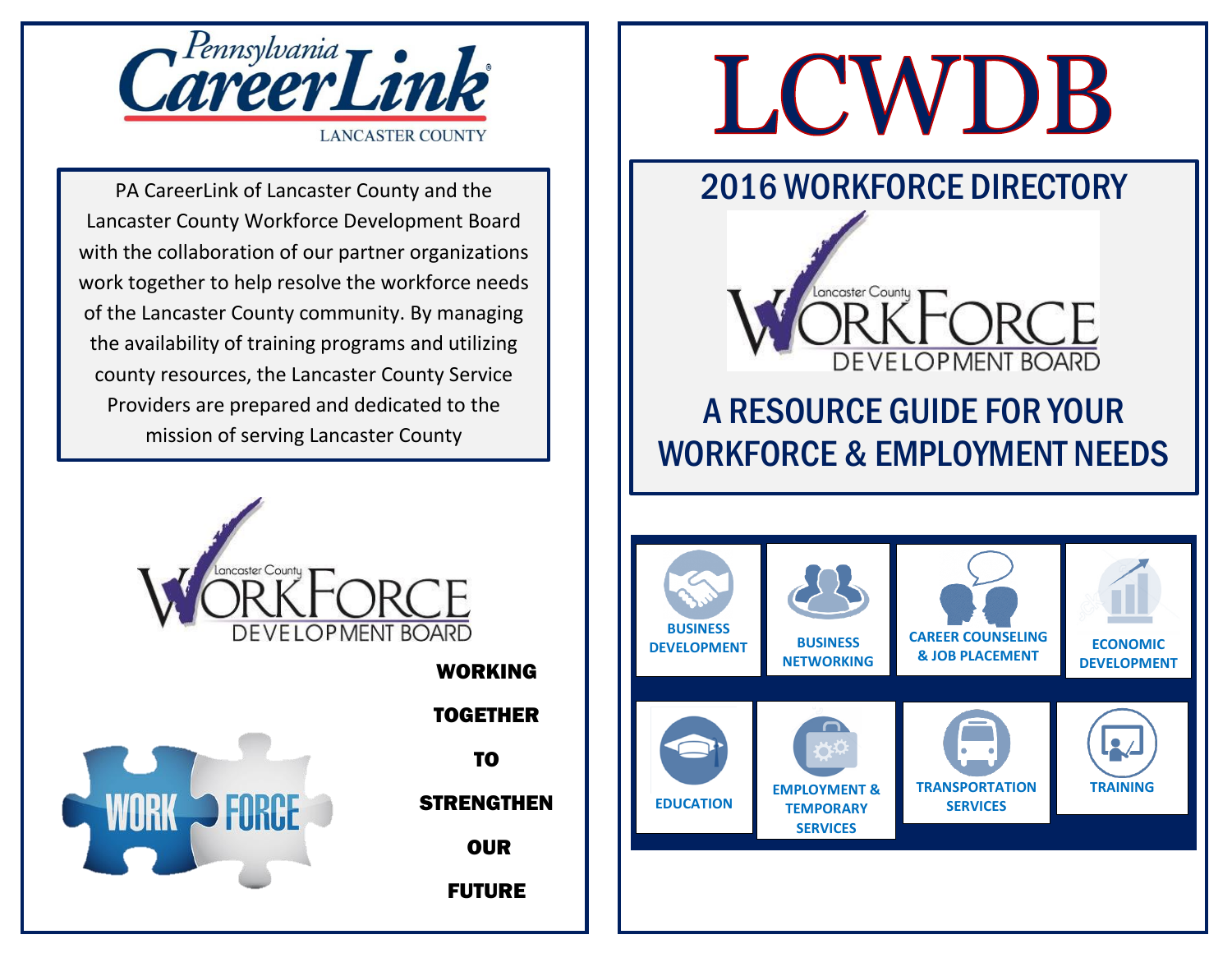## Post-Secondary Education & Workforce Training

## **Central Penn College [| www.centralpenn.edu](http://www.centralpenn.edu/)**

*Central Penn College offers associate, bachelor's and master's degrees in a variety of fields relevant to the needs of the community. Central Penn can trace its rich history of preparing students for the workforce back to 1881. The college's caring faculty and staff use an innovative, holistic approach to education including real-world experiences, a culture of research and scholarship, and a commitment to supporting students both before and after graduation.* 

Contact: **Amber Kreger** amberkreger@centralpenn.edu 1905 Old Philadelphia Pike Lancaster PA, 17602 (717) 728-242

## **Eastern Mennonite University at Lancaster | [www.emu.edu/lancaster](http://www.emu.edu/lancaster)**

Contact**: Mary Jensen-**Associate Provostmary.jensen@emu.edu 1846 Charter Lane PO Box 10936 Lancaster, PA 17605 (717) 397-5190 x 220

## **Franklin & Marshall College | www.fandm.edu**

*Franklin & Marshall College offers students a hands-on education that emphasizes close relationships with faculty. With a 227-year history of academic excellence, the College unleashes the potential in students to help them achieve beyond what they themselves thought possible.*

**Contact: Daniel Porterfield**  dan.porterfield@fandm.edu 415 Harrisburg Avenue, Lancaster, PA 17603 (717) 291-3911

## **Harrisburg Area Community College |www.hacc.edu**

*Community college with campuses in Gettysburg, Lancaster, Lebanon, Wildwood, and Harrisburg.* 

1641 Old Philadelphia Pike Lancaster, PA 17602 (717) 358-2992

Contact: **Lorie Sonnen** llsonnen@hacc.edu

## Post-Secondary Education & Workforce Training

## **Lancaster County Career and Technology Center| www.lancasterctc.edu**

*Lancaster County Career & Technology Center is a full service career and technical school dedicated to preparing high school students and adults for careers in the new economy. With over 50 programs representing high-priority occupations throughout Lancaster County, LCCTC fulfills the need for workers in high-skill, high-wage, high-demand areas. Employers are able to post your open positions on our online job board. We also offer customized workforce training and development programs for business and industry that can be delivered at your work site or in our classrooms.*

Contact: **David Warren** [dwarren@lancasterctc.edu](mailto:dwarren@lancasterctc.edu)  **Contact: Susan Cazillo** Scazillo scazillo scazillo el scazillo el segundo scazillo el segundo scazillo el segundo scazillo el segundo scazillo el segundo scazillo el segundo scazillo el segundo scazillo el segundo scazill 1730 Hans Her Drive PO Box 527 Willow Street, PA 17584 **\*PA CareerLink® Operator/Investor Partner\*** (717) 464-7050

## **Lancaster-Lebanon Intermediate Unit 13 |www.iu13.org/communityed**

*IU13 Community Education classes prepare adults and youth for the workplace or postsecondary education. Many classes are available to Lancaster and Lebanon county learners at no cost. They are located at various sites throughout the community and in county prisons. Contact us for information about Citizenship, English as a Second Language, GED & Adult Basic Education, Family Literacy, and Distance Education.Testing Services, classes for employers, and services for the schools are also provided through Community Education.*

Contact: **Brian Barnhart Brian Contact: Brian Barnhart Brian Brian Brian barnhart Brian** 1020 New Holland Ave Lancaster, PA 17601 (717) 606-1600 **\*PA CareerLink® Operator/Investor Partner\***

## **Literacy Council of Lancaster-Lebanon |www.getliterate.org**

*Provides high quality basic education and career pathways instruction to assist adults in achieving their reading, writing, math and English goals.* Contact: **Jenny Bair**-Program Director in the same of the second ienny@getliterate.org Lancaster Office 24 South Queen Street Lancaster, PA 17603 (717) 295-5523 **\*PA CareerLink® Investor Partner\***

## **Millersville University | www.millersville.edu**

*Millersville University provides diverse, dynamic, meaningful experiences to inspire learners to grow both intellectually and personally to enable them to contribute positively to local and global communities.* Contact: **Melissa Wardwell**-Director Contact: **Janine Maxwell**-Director Experiential Learning & Career Management Nonprofit Resource Network, Corp. University 1 S George Street 42 N. Prince Street Millersville, PA Lancaster, PA (717)871-7655 (717) 871-7178 [melissa.wardwell@millersville.edu](mailto:melissa.wardwell@millersville.edu) janeen.maxwell@millersvile.edu  $N_{\rm eff}$  (  $N_{\rm eff}$  ) and  $N_{\rm eff}$  (  $N_{\rm eff}$  ) and  $N_{\rm eff}$  (  $N_{\rm eff}$  ) and  $N_{\rm eff}$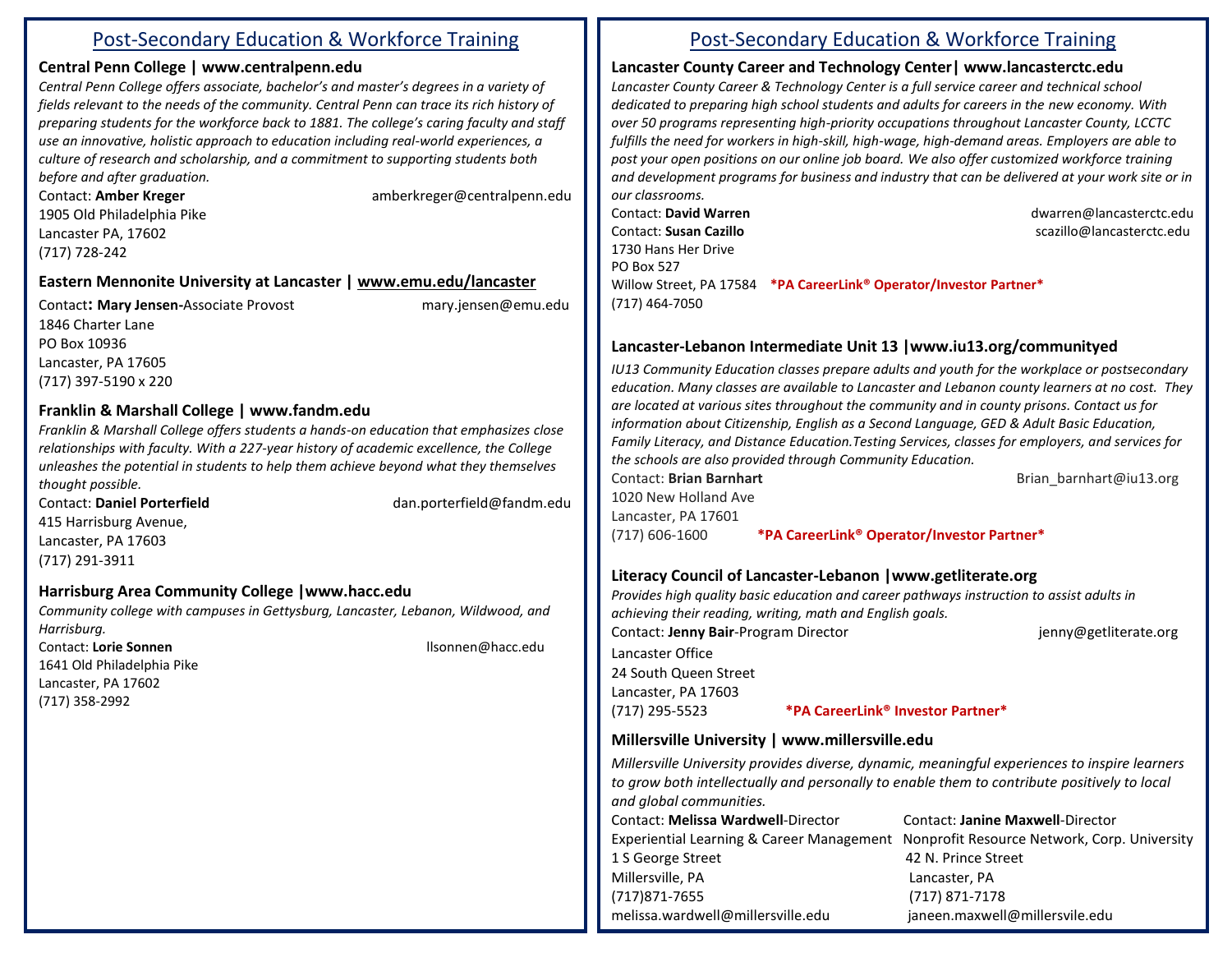## Post-Secondary Education & Workforce Training

## **Thaddeus Stevens College of Technology |www.stevenscollege.edu**

*Liberal arts higher educational institution.* Contact: **Laurie Grove**- Director of Career Services grove@stevenscollege.edu (717) 396-7188 Contact: **Pam McCarty**-VP of Academic Affairs mcmccarty@stevenscollege.edu (717)-299-7793 750 E King St, Lancaster, PA 17602 [\(717\) 299-7701](javascript:void(0))

## Other Workforce Organizations

#### **ASSETS | www.assetspa.org**

*ASSETS' mission is to transform communities through business. We provide business training and coaching, credit building microloans, a social enterprise incubator, and social enterprise financing. Transforming Communities Through Business*.

Contact: **Jessica King** [jess@assetsPA.org](mailto:jess@assetsPA.org)

Contact: **Jonathan Coleman** [jonathan@assetsPA.org](mailto:jonathan@assetsPA.org)

100 South Queen Street, Lancaster PA 17603 (717) 393-6089

## **Community First Fund |www.communityfirstfund.org**

*Community First Fund creates sustainable prosperity for low wealth communities and individuals, especially Persons of Color and women, by aligning capital, knowledge and advocacy to advance business ownership, housing and community development in the communities we serve.*

Contact: **Daniel T. Beck** dbeck@communityfirstfund.org Contact: **Lydia Walker** lwalker@communtyfirstfund.org 30 West Orange Street Lancaster, PA 17603 (717) 393-2351

## **Commuter Services of Pennsylvania |www.pacommuterservices.org**

*Through our free services, we work to reduce traffic congestion by helping commuters find more efficient modes of commuting to and from work, other than driving alone.* Contact: **Stacy Newcomer** Stacy.newcomer@pacommuterservices.org 2951 Whiteford Road, Suite 201 York, PA 17402 1-(866) 579-RIDE (7433)

## Other Workforce Organizations

#### **Lancaster Society of Human Resource Management|lancastershrm.org**

*A professional organization focused on the development of our individual members, and the increase of public awareness of human resource management as a valuable profession with recognized standards of practice.* Contact: **Joyce Hostetler**

P.O. Box 8244 Lancaster, PA 17604 (717)-569-6555

#### **Lancaster-Lebanon SCORE |www.lancaster.score.org**

*Whether launching a new business or tackling issues in an existing one, SCORE of Lancaster-Lebanon has over 50 volunteer mentors to provide expert advice and feedback through our free, confidential, face-to-face mentoring program.*

Contact: **Leslie Bustard** Scorelancaster@verizon.net 313 W Liberty St Lancaster, PA 17603 (717) 397-3092

## **New Choices Career Development Program|www.newchoiceslancaster.org**

*Helping individuals in transition to obtain financial self-sufficiency through education and or effective job search.* Contact: **Tricia Nabors** newchoiceslancaster@gmail.com 110 North Lime Street Lancaster, PA 17602 (717) 393-1735 x 236

#### **Red Rose Transit Authority |www.redrosetransit.com**

*The Red Rose Transit Authority exists to provide effective public transportation services to the citizens of Lancaster County and to perform these services at the highest standards of safety, courtesy, reliability, and efficiency.*

**Contact: Greg Downing Contact: Greg Downing Contact: Greg Downing Contact: Greg Downing Contact: Greg Downing Contact: Greg Downing Contact: Greg Downing Contact: Greg Downing Contact: Greg Downing Contact: Greg Downing C** (717) 358-1925 225 N Queen Street Lancaster, PA 17603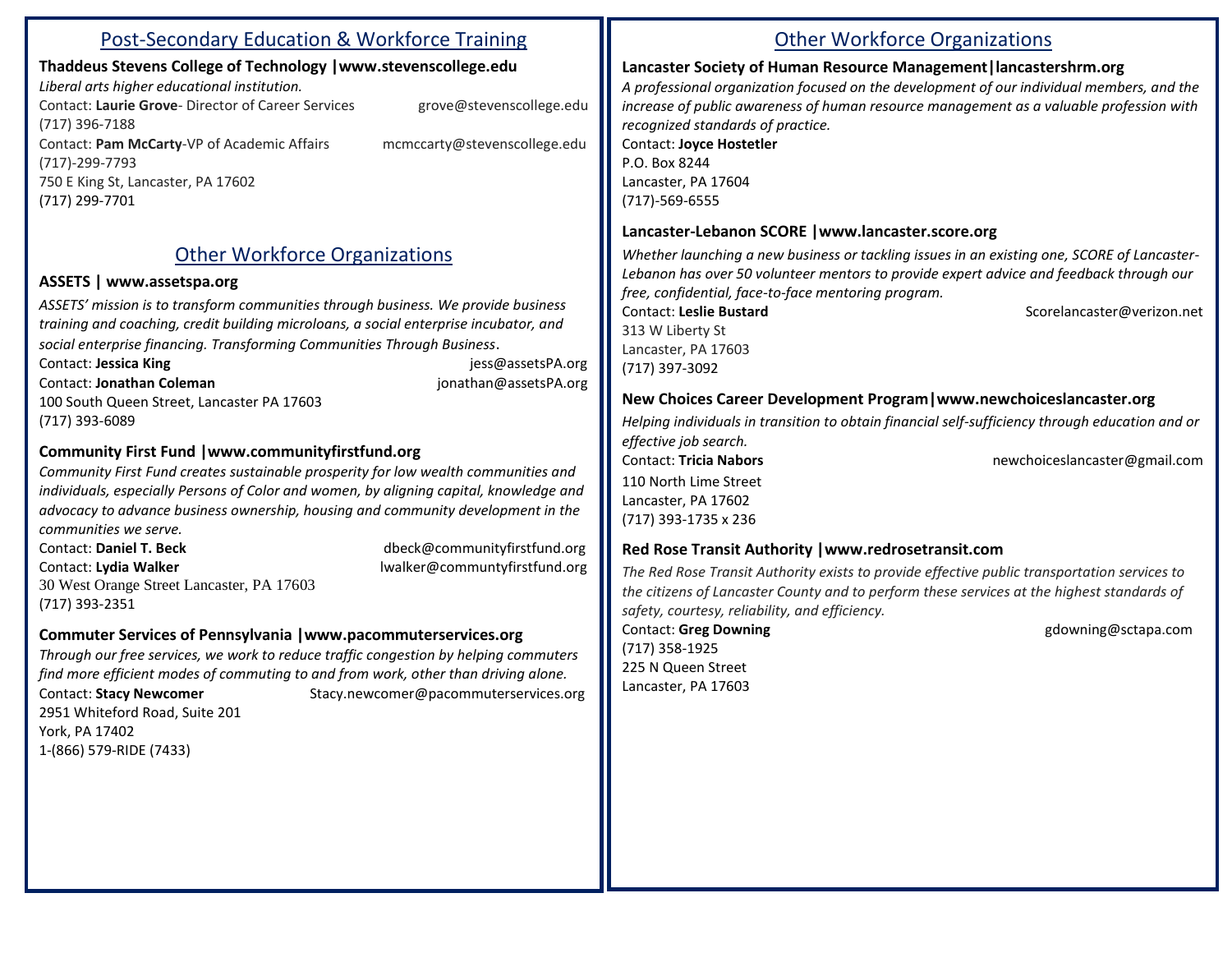## Other Workforce Organizations

## **Spanish American Civic Association (SACA) | [www.sacapa.org](http://www.sacapa.org/)**

*Our mission is to foster and perpetuate the cultural, social and economic well-being of the Latinos residing in the City and County of Lancaster, and thereby contribute to the general well-being of the community at large.*

Contact: **Marilyn Barbosa** MBarbosa@sacapa.org 102 Chester Street Lancaster, PA 17602 (717) 509-0326

## Workforce Development

#### **The Lancaster Chamber of Commerce & Industry |www.lcci.com**

*The Lancaster Chamber of Commerce & Industry (LCCI) connects business, education, government and community groups through a variety of programs, classes, networking and special events. Designed to create access to accelerate ideas, opportunities and solutions, these events help individuals excel professionally, leading to increased productivity and higher levels of success. In partnership with the Workforce Development Board, LCCI manages "Career Connect," Lancaster County's only local resource for students looking to link up with local businesses for career exploration opportunities, such as job shadowing, mentorships, internships and more.*

Contact: **Cindi Moses**- Workforce Initiatives Manager cmoses@lcci.com 100 South Queen Street Lancaster, PA (717) 397-3531 x 162

#### **Lancaster County Workforce Development Board www.lancastercountywib.com**

*Promotes partnerships, enhances the workforce, coordinates recruitment, markets resources, and facilitates a framework on public policy.* Contact: **Cathy Rychalsky** – Interim Executive Director crychalsky@lancastercountywib.com 313 West Liberty Street, Suite 114 Lancaster PA 17603 (717) 735-0333

## Career Counseling & Job Placement

## *CareerLink®***- Lancaster County |www.jobs4lancaster.com**

*One-stop access to employment services for job seekers and business services for employers.*

 $(717)$  505 5015  $x$  545<br>1016 N. Charlotte Street Contact: **Valerie Hatfield**-Site Administrator vhatfield@jobs4lancaster.com (717) 509-5613 x 349 Lancaster PA 17603

## Manufacturing

## **The Manufacturers Association |www.mascpa.org**

*Your Partner and Advocate for Manufacturing, Production and Logistics in Pennsylvania and Maryland.* Contact: **Tammy Marcase** tmarcase@mascpa.org 160 Roosevelt Avenue, Suite 400 York, PA 17401 (717) 843-3891

## **Mantec |www.mantec.org**

*As a non-profit resource center and human resources consulting firm for manufacturers in South Central Pennsylvania, our mission is to drive strength in manufacturing through continuous innovation and growth.*

Contact: **Ken Rubell Krubell Krubell** krubellkg@mantec.org 752 Willow Street Willow Suites, Suite F Lebanon, PA 17046 (717) 273-1841

## Economic Development

## **Lancaster City Alliance |www.lancastercityalliance.org**

*The Lancaster City Alliance serves the people of the City, crossing residential and commercial lines to include anyone who lives, works and plays in Lancaster. In collaboration with neighbors, public, private and non-profit partners and other entities focused on the City of Lancaster, the Lancaster City Alliance ensures a clean, safe and vital environment.*

354 N Prince Street #110 Lancaster, PA 17603 (717) 394-0783

Contact: **Bob Shoemaker** bshoemaker@teamlanc.org

## **Economic Development Company of Lancaster County**

#### **www.edclancaster.com**

*Assists area businesses and the community at large to strengthen existing business and create an environment in which companies can flourish.*

Contact: **Lisa Riggs** lriggs@edclancaster.com

100 S Queen Street Lancaster, PA 17603 (717) 397-4046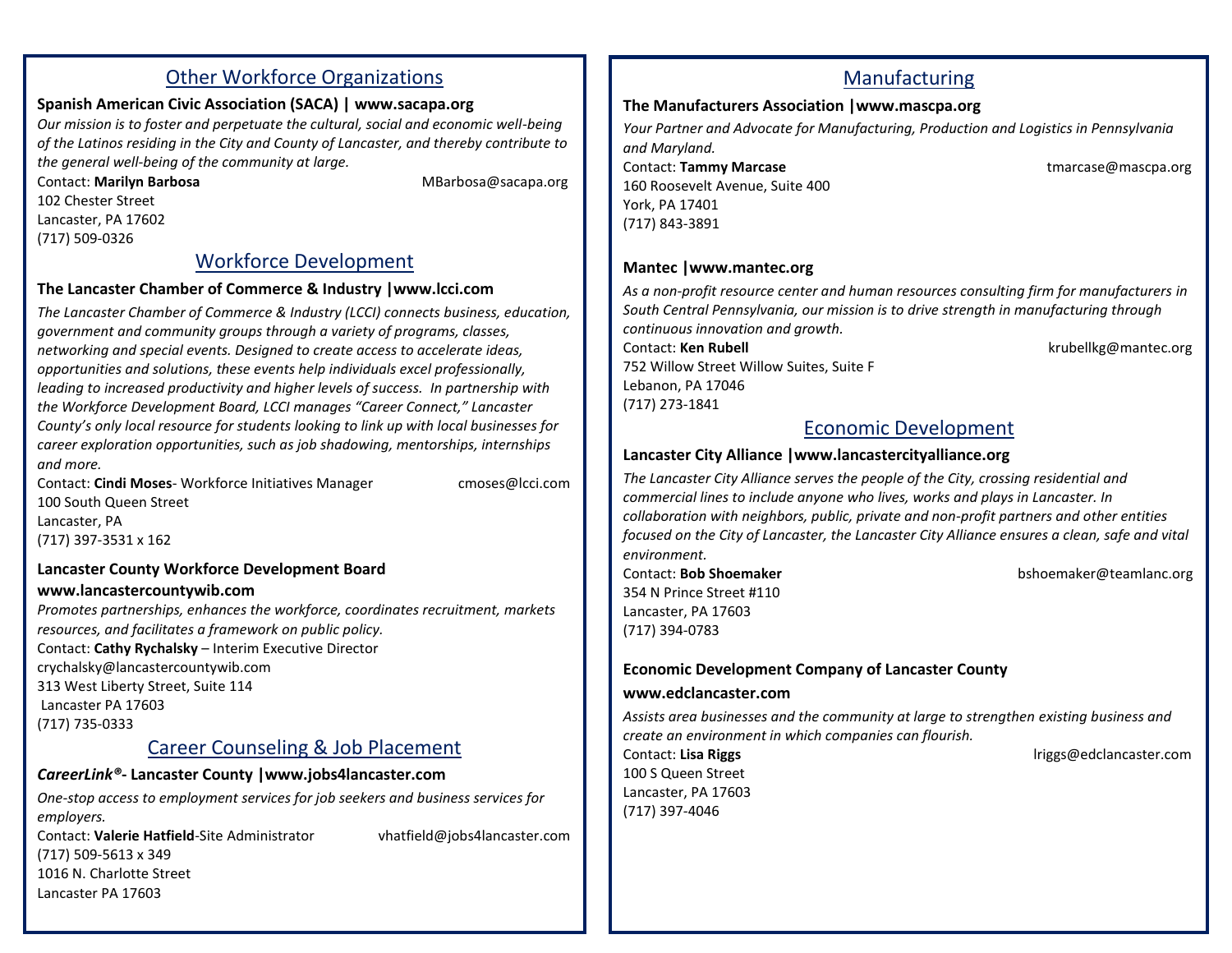## Employment & Temporary Services

#### **Adecco |www.adeccousa.com**

*We're a renowned staffing agency that offers flexible job opportunities and advice to American workers throughout their careers. We have recruiters in 500 locations across the nation working to connect job candidates like you with leading companies in most major industries. Simpl[y connect with us](http://www.adeccousa.com/locations/Pages/welcome.aspx), and we'll work to connect you with new opportunities.*

Contact: **Devin Redcay** devin.redcay@adeccona.com 1821 Oregon Pike Lancaster, PA 17601 (717) 299-3216

#### **Aerotek |www.aerotek.com**

*Serves virtually every major industry. Everything we do is grounded in our guiding principles to build and nurture quality relationships that allow us to place quality people in quality jobs.*

Contact: **Mike Dougherty** mdougher@aerotek.com 201 Granite Run Dr. Suite 220 Lancaster, PA 17501 (717) 553-7897

## **CoWorx Staffing |www.coworxstaffing.com**

*Find individuals with light industrial, office support and professional experience.* Contact: **Emily Amalaimo** emily.amalaimo@coworxstaffing.com 205 Granite Run Drive Suite 310 Lancaster, PA 17601 (717) 984-2988

#### **Kelly Services |www.kellyservices.us**

*Global leader in workforce solutions offering temp, temp-hire and direct hire jobs* Contact: **Taryn Blydenburgh** taryn.blydenburgh@kellyservices.com 300 Granite Run Drive Suite 100, Lancaster, PA 17601 (717) 560-1309

## Employment & Temporary Services

## **Manpower |www.manpower.com**

*Manpower is a world leader in employment services, creating and delivering services that enable job seekers and employers to win in the changing world of work.*

Contact: **Sarah Lowery** – Light Industrial lancaster.pa@manpower.com Contact: **Alisa Truax** –Light Industrial lancaster.pa@manpower.com 1891 Santa Barbara Lancaster, PA 17601 (717) 581-0700

Contact: **Leah Atkins** –Clerical lancaster.pa@manpower.com

#### **TriStarr Staffing | [www.tristarrjobs.com](http://www.tristarrjobs.com/)**

*Our company mission is to solve staffing, recruiting, and HR problems through our four lines of service: [Administrative Staffing,](http://tristarrjobs.com/employers/services/staffing/admin-staffing-services/) [Professional Recruiting,](http://tristarrjobs.com/employers/services/staffing/professional-staffing-services/) [HR Consulting,](http://tristarrjobs.com/employers/services/consulting/) and [RPO](http://tristarrjobs.com/employers/services/recruiting/recruitment-process-outsourcing/)  [\(Recruitment Process Outsourcing\).](http://tristarrjobs.com/employers/services/recruiting/recruitment-process-outsourcing/)*

2201 Oregon Pike Lancaster, PA 17601 (717) 560-2111

Contact: **Sarah Mellinger** recruiter@tristarrjobs.com

## PA CareerLink® of Lancaster County Partners

#### **AARP |www.aarp.org**

*AARP Fdn Senior Community Service Employment Program is a paid training program that assists people 55 + to reenter the workforce."* Contact: **Lisa Quinby** lquinby@aarp.org 313 W. Liberty Place Suite 236 Lancaster, PA 17603

(717) 509-6037

#### **Commonwealth of PA State Civil Service Commission |www.scsc.pa.gov**

*The State Civil Service Commission administers a merit system of hiring, retaining, and promoting employees based on their qualifications and abilities. A wide variety of career opportunities are available in state/local government agencies throughout Pennsylvania.* Contact: **Pedro Gratacos** pgratacos@pa.gov P.O. Box 569 Harrisburg, PA 17108 (717) 214-4653